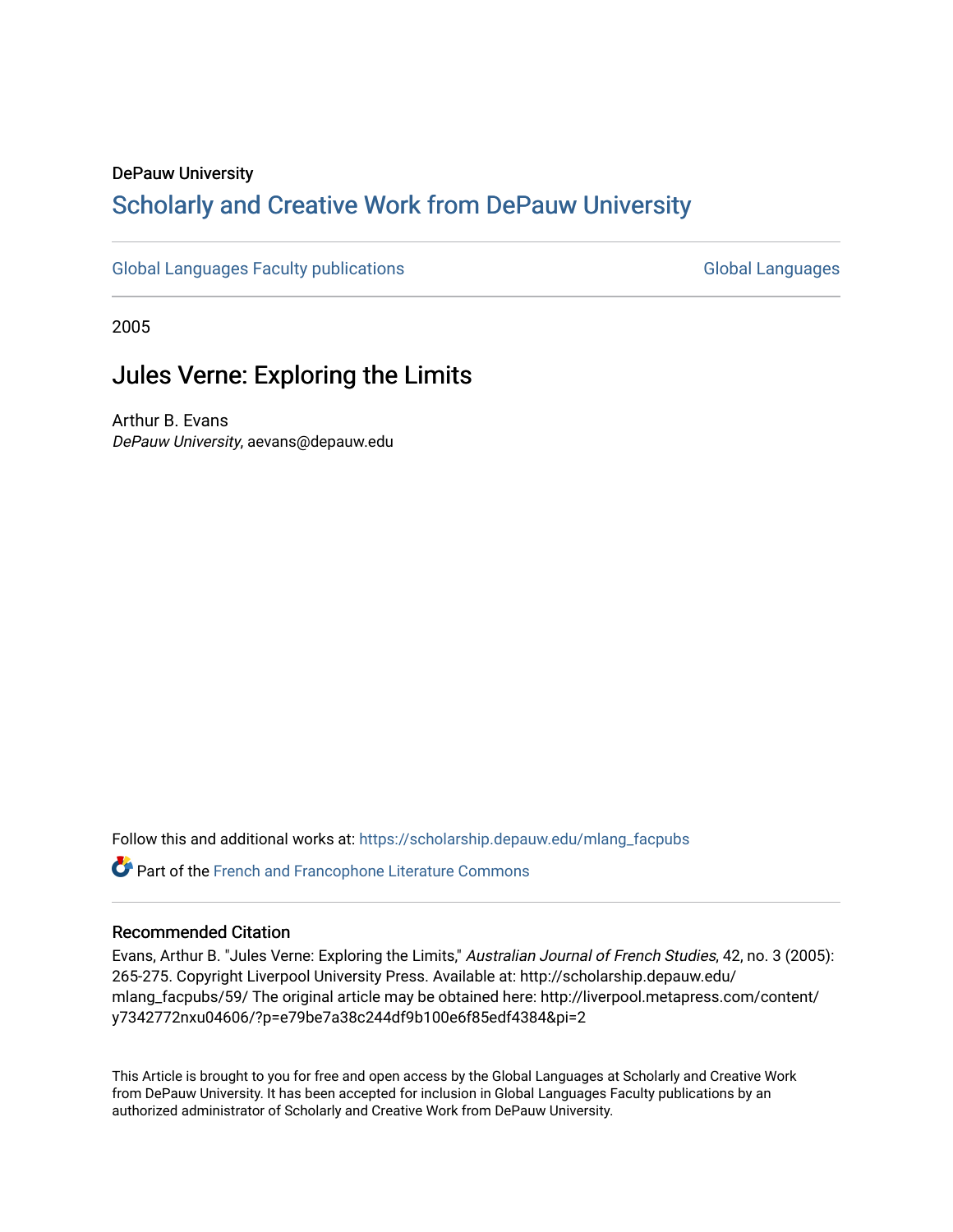#### **Jules Verne: Exploring the Limits**

#### ARTHUR B. EVANS

In a seminal 1949 essay, French author and critic Michel Butor praised the raw mythic power of Jules Verne's *Voyages extraordinaires*. He found especially evocative Verne's heroic treks to what he termed the "*points suprêmes*" of our globe, such as the North and South poles or the center of the Earth. Humans have an innate fascination with such initiatory journeys to our planet's "outer limits," Butor argued, because of the richly transcendental nature of these locations. In fact, the majority of Verne's most memorable novels are constructed around "quest" motifs of this sort, a narrative trait whose importance has frequently been discussed by Vernian scholars in the past few decades.<sup>1</sup>

For over 140 years, Jules Verne has always had the reputation of "pushing the envelope" and venturing beyond the limits of the ordinary. For generations of readers, the many novels of his *Voyages extraordinaires* offered exciting armchair voyages to the far ends of the Earth, to the bottom of the sea, to the Moon, and beyond. Similar to those utopian high-tech vehicles<sup>2</sup> which frequently carry his heroes to their destination, Verne's stories themselves functioned as textual "dream machines." Reading them was to travel to the frontiers of the known, where one might encounter a giant prehistoric man herding mastodons (*Voyage au centre de la Terre*, 1864), or the legendary ruins of Atlantis (*Vingt mille lieues sous les mers*, 1870), or warring tribes of cannibals in deepest Africa (*Cinq semaines en ballon*, 1863). Significantly, the full title of Verne's series was *Voyages extraordinaires dans les mondes connus et inconnus*—a title that purposefully emphasized the borderline between the familiar and the new, between the already-explored and the yet-to-be-discovered.

Although less acknowledged, Verne's texts also represented another kind of extraordinary journey: they tested the limits of orthodox literary convention in late-nineteenth century France. By intentionally mixing science with literature, Verne was breaking all the rules. In an era where *L'Art pour l'art* continued to be the reigning aesthetic, and a work's "literariness" was in part defined by its disdain

<sup>1.</sup> Michel Butor, "Le Point suprême et l'âge d'or à travers quelques oeuvres de Jules Verne," *Arts et Lettres* 15 (1949), 3-31. See also the pioneering work of Simone Vierne (*Jules Verne et le roman initiatique*. Paris: Sirac, 1973) and Michel Serres (*Jouvences sur Jules Verne*. Paris: Editions de Minuit, 1974), among others.

<sup>2.</sup> See Arthur B. Evans, "The Vehicular Utopias ofJules Verne" in *Transformations of Utopia: Changing Views of the Perfect Society*, eds. George Shusser et al. (New York: AMS Press, 1999), pp. 99-108.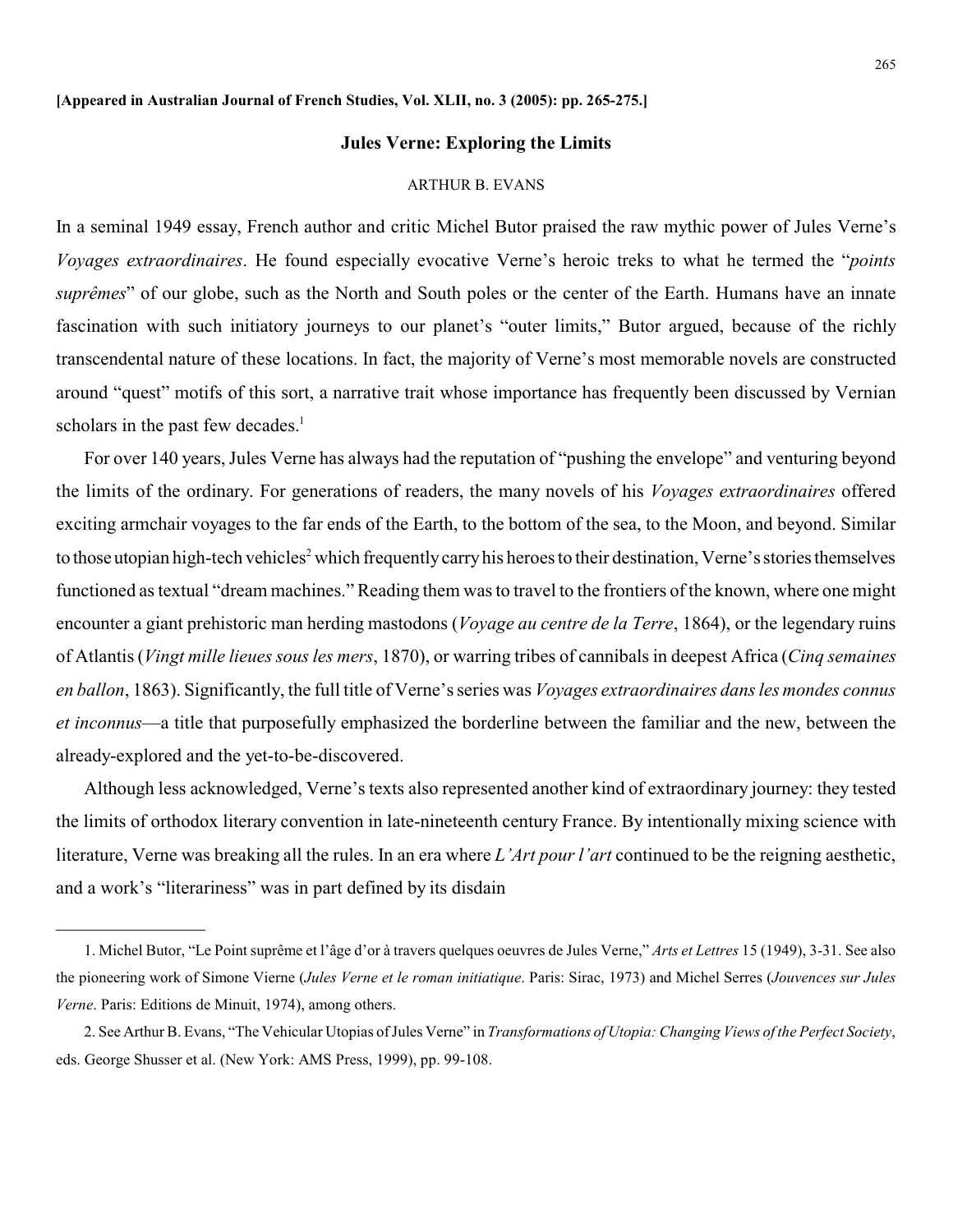for the exterior world, Verne's narratives were unrepentantly pedagogical and extrovertive.<sup>3</sup> At a time when it was *de rigueur* for "serious" authors to write *against* their public,<sup>4</sup> Verne's novels sought to entertain and instruct and became hugely popular. And, finally, during a period where a refined style constituted the litmus-test for literary acceptability, Verne's brash experiments in co-mingling literary and scientific discourse were generating unprecedented similes such as "L'astre du jour, semblable à un disque de métal doré par les procédés Ruolz, sortait de l'Océan comme d'un immense bain voltaïque" (Les Enfants du capitaine Grant, p. 48)<sup>5</sup> or tongue-in-cheek Newtonian metaphors such as "Ces savants lui paraissait dignes de toutes les admirations et bien faits pour qu'une femme se sentît attirée vers eux proportionnellement aux masses et en raison inverse du carré des distances. Et précisément, J.-T. Maston était assez corpulent pour exercer sur elle une attraction irrésistible..." (*Sans dessus dessous*, pp. 46-47). By going beyond the established limits of his time, Verne succeeded in creating a new reading experience and a new genre—the scientific novel. And, in so doing, he laid the foundations for the emergence of a new type of literature that would flourish during the twentieth century—science fiction.

And yet, in this oeuvre that seems so epic in its scope and so rich in its diversity,<sup>6</sup> there exist certain limits beyond which it will not pass—certain thematic, ideological, and narratological boundaries that Jules Verne refuses to cross. Aclose reading of the*Voyages extraordinaires*reveals a fundamental irony: despite their "sci-fi" reputation and their supposedly extrapolative nature, Verne's narratives are

\_\_\_\_\_\_\_\_\_\_\_\_\_\_\_\_

4. In his *Qu'est-ce que la littérature?* (Paris: Gallimard, 1978), Jean-Paul Sartre discusses how the rise of the bourgeoisie caused literary writers in France to turn against their public during the latter half of the nineteenth century:

A partir de 1848, en effet, et jusqu'à la guerre de 1914, l'unification radicale de son public amène l'auteur à écrire par principe *contre tous ses lecteurs*. Il vend pourtant ses productions, mais il méprise ceux qui les achètent, et s'efforce de décevoir leurs voeux; c'est chose entendue qu'il vaut mieux être méconnu que célèbre, que le succès, s'il va jamais à l'artiste de son vivant, s'explique par un malentendu. Et si d'aventure le livre qu'on publie ne heurte pas assez, on y ajoutera une préface pour insulter. Ce conflit fondamental entre l'écrivain et son public est un phénomène sans précédent dans l'histoire littéraire. (p. 148)

<sup>3.</sup> See Timothy Unwin, "Jules Verne: Negotiating Change in the Nineteenth Century." *Science Fiction Studies* 32.1 (March 2005), 5-17.

<sup>5.</sup> References to Jules Verne's novels throughout this essay are to *Oeuvres de Jules Verne*, 50 vols. (Lausanne: Rencontre, 1966-1971).

<sup>6.</sup> In his fine study, *Jules Verne écrivain* (Genève: Droz, 1991), Daniel Compère analyzes the uniqueness ofVerne's *Voyages extraordinaires*, saying: L'oeuvre de Jules Verne échappe aux classifications tant elle est riche d'éléments les plus variés: elle brasse les connaissances scientifiques, géographiques, littéraires de son temps, traverse différents genres romanesques, engrange une multitude de messages et d'opinions. Les données les plus précises côtoient la fantaisie la plus débridée. "Refaire l'histoire de l'univers": tel est le projet. C'est précisément dans cette aptitude à appréhender un ensemble aussi vaste dans un tissu romanesque que l'oeuvre vernienne trouve sa singularité. (11)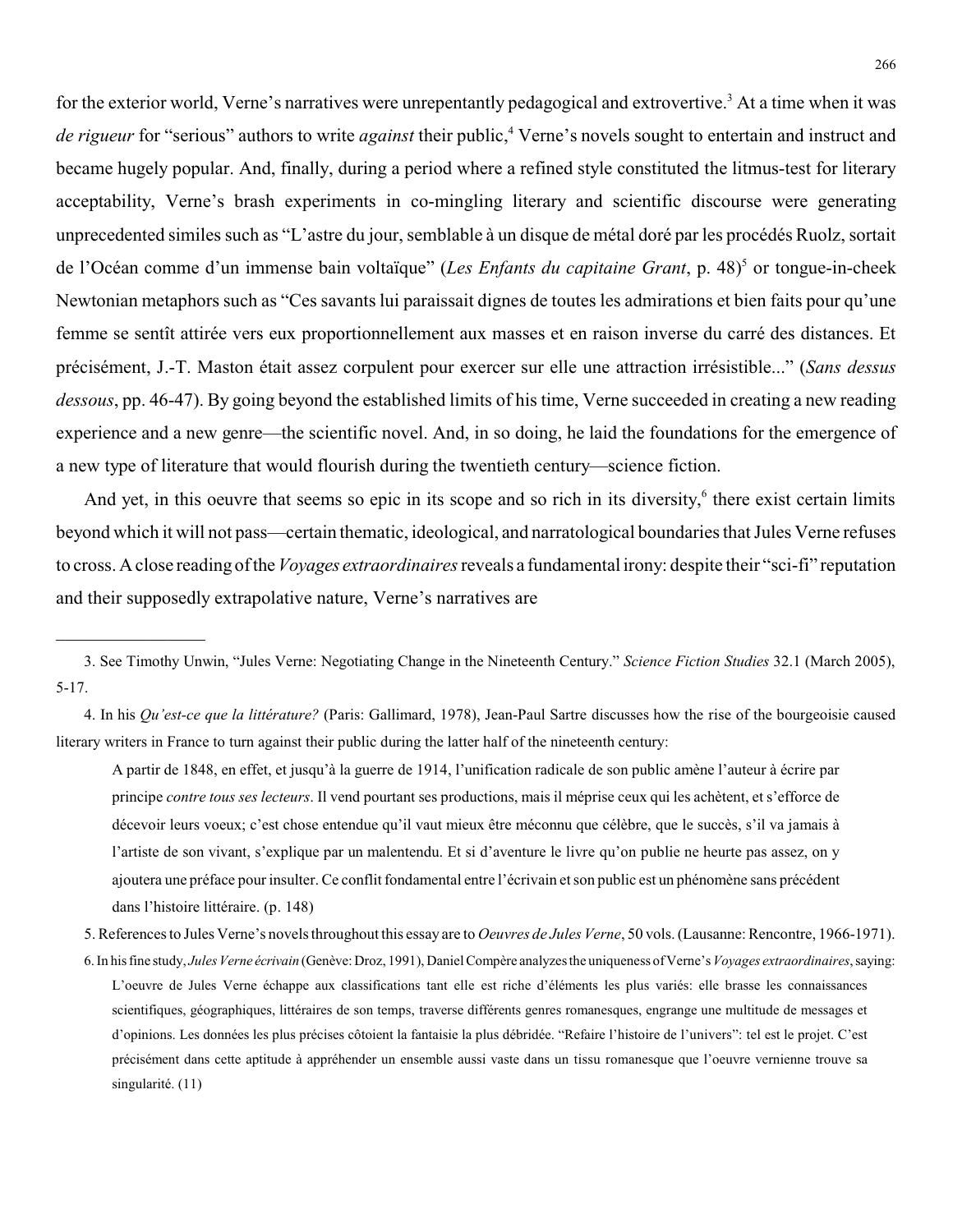in many ways quite conservative in both message and tone. But exactly *where are* these limits? Why does Verne honor them? And to what extent do they define the author's relationship to his historical milieu and to his own writing? Such are the questions I wish to address in the remainder of this essay. I shall discuss three types of limits in Verne's writing: those imposed by his editor and publisher Hetzel, those mandated by the political and religious ideology of his times, and those he continually confronted in the writing process itself.

Serving as Verne's *père spirituel* in all matters literary, Pierre-Jules Hetzel was also Verne's publisher and prime censor. It was Verne who had initially conceived the idea of creating the *roman scientifique*; but it was Hetzel who—with his sense of what the public wanted and his canny business instincts—took this idea and transformed it into the very successful *Voyages extraordinaires*. A social activist and proponent of secular education in France, Hetzel's wanted to publish a series of novels that would be strongly didactic, highly entertaining, morally wholesome, and appealing to young and old alike.<sup>7</sup> Many of these would be "pre-published" in serial format in his family-oriented journal, the*Magasin d'Éducation et de Récréation*. Although Hetzel and Verne's relationship would evolve over time,<sup>8</sup> during the early years of their collaboration—when Verne's most popular novels were published—Hetzel repeatedly required him to conform to "house rules" in his writing. Perhaps the most famous instance of Hetzel exerting his editorial authority over Verne was his outright rejection of a very Romantic and futuristic manuscript called *Paris au XXe siècle* in 1863.<sup>9</sup> But other examples abound. Consider, for instance, the hero of the *Voyages et aventures du capitaine Hatteras* (1866) who was originally to perish by throwing himself into a volcano at the North Pole but who was rescued by Hetzel (who doubtlessly thought this suicide a bit too traumatic for his readers);<sup>10</sup> or Captain Nemo of *Vingt mille lieues sous les mers* (1870) whom Verne had originally cast to be a Pole seeking vengeance for the massacre of his family and countrymen by the army of the Russian czar (which Hetzel forbade since Verne's books sold very well in Russia); or, finally, the conclusion of the novel *Hector Servadac* (1877) which was originally to feature the comet Gallia—discovered to be composed of solid

<sup>7.</sup> See Hetzel's "Avertissement de l'éditeur" (in Jules Verne, *Voyages et aventures du capitaine Hatteras*. [Paris: Hetzel, 1866], pp. 1-2) where he clearly outlines both the *raison d'être* and the principal goals of Verne's *Voyages extraordinaires*.

<sup>8.</sup> The evolution oftheir personal and professional relationship—where Verne became increasingly more independent and less willing to follow Hetzel's dictates—can be clearly seen in the voluminous correspondence between them. See Olivier Dumas, Piero Gondolo della Riva, et Volker Dehs, eds. *Correspondance inédite de Jules Verne et de Pierre-Jules Hetzel*. 3 vols. Genève: Slatkine, 1999, 2001, 2002.

<sup>9.</sup> Note especially the excellent "Préface" by Piero Gondolo della Riva contained in the French publication of this "long lost" novel (*Paris au XXe siècle* [Paris: Hachette, 1994], pp. 11-24) and sadly lacking in the English translation of the novel published two years later. 10. See Olivier Dumas, "La Mort d'Hatteras," *Bulletin de la Société Jules Verne* 73 (1985), 22-24.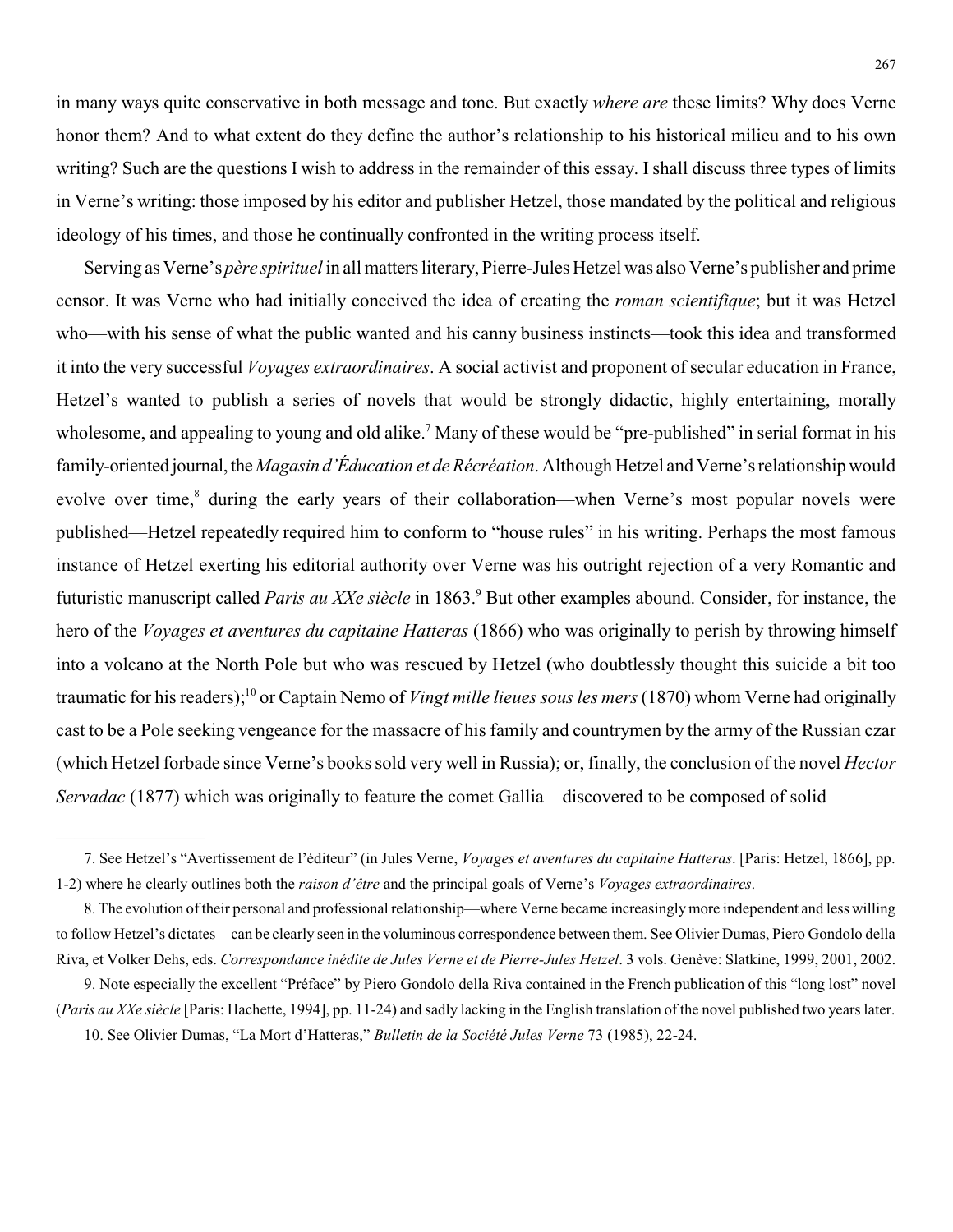gold—crashing back to Earth (which Hetzel deemed lacking in credibility, so Verne refashioned it into a banal "it was all perhaps just a dream"-type ending).<sup>11</sup> Given Hetzel's persistent editorial interventions and the rigid parameters of content and style within which Verne was forced to write, it is not surprising to hear the author, in a letter to him dated 2 December 1883, complain about the "le milieu assez restreint où je suis condamné à me mouvoir."<sup>12</sup>

But there existed another, more pervasive, set of limitations that Verne had to respect in his fiction: the social mores of his times. As mentioned, Hetzel required that Verne's texts be "morally wholesome," which meant that they needed to reflect the mainstream bourgeois values of Second Empire and Third Republic French society—values epitomized by the ideas of Progress, Providence, and Profit. Such values included belief in unlimited industrial growth and laissez-faire capitalism, traditional family and gender roles (and faithful servants), the moral imperative of "civilizing" various pre-industrial cultures around the world, and an educational system which promoted the virtues of individualism and upward mobility. And, in fact, a close examination of Verne's works (especially those published before 1886, the year of Hetzel's death) reveal that most do indeed reflect this rather conservative ideological agenda.<sup>13</sup>

13. Despite their overall bourgeois tone, it is nevertheless important to point out that many of Verne's works offer a very strong "anticolonialist" message. Critiques such as the following one in *Les Enfants du capitaine Grant* are common throughout Verne's oeuvre:

Paganel, tout en chevauchant, traitait cette grave question des races indigènes. Il n'y eut qu'un avis à cet égard, c'est que le système britannique poussait à l'anéantissement des peuplades conquises, à leur effacement des régions où vivaient leurs ancêtres. [...]

Aux premiers temps de la colonie, les déportés, les colons eux-mêmes, considéraient les noirs comme des animaux sauvages. Ils les chassaient et les tuaient à coups de fusil. On les massacrait, on invoquait l'autorité des jurisconsultes pour prouver que l'Australien étant hors la loi naturelle, le meurtre de ces misérables ne constituait pas un crime. [...]

Les Anglais, on le voit, au début de leur conquête, appelèrent le meurtre en aide à la colonisation. Leurs cruautés furent atroces. Ils se conduisirent en Australie comme aux Indes, où cinq millions d'Indiens ont disparu; comme au Cap, où une population d'un million de Hottentots est tombée à cent mille. Aussi la population aborigène [...] tend-elle à disparaître du continent devant une civilisation homicide. (pp. 503-504)

In fact, Verne espoused the cause of all oppressed peoples trying to liberate themselves from tyranny: French-Canadians struggling for independence (*Famille-sans-nom*, 1889), peasants rising up against their rulers in Transylvania (*Le Château des Carpathes*, 1892), the insurgents of Crete to whom Captain Nemo gives salvaged gold (*Vingt mille lieues sous les mers*), or the Sinn Fein rebels of Ireland who escape from prison to fight another day for their homeland (*Les Frères Kip*, 1902). See Francis Lacassin, "Jules Verne ou le socialisme inattendu," in his *Passagers clandestins* (Paris: Union Général d'édition, 10/18, 1979), pp. 99-162 and Jean Chesneaux, *Une Lecture politique de Jules Verne* (Paris: Maspero, 1971), pp. 116-125.

<sup>11.</sup> See Olivier Dumas, "Le Choc de Gallia choque Hetzel," *Bulletin de la Société Jules Verne* 75 (1985), 220-21.

<sup>12.</sup> Olivier Dumas, Piero Gondolo della Riva, et Volker Dehs, eds. *Correspondance inédite de Jules Verne et de Pierre-Jules Hetzel*. tome 3. (Genève: Slatkine, 2002), p. 203.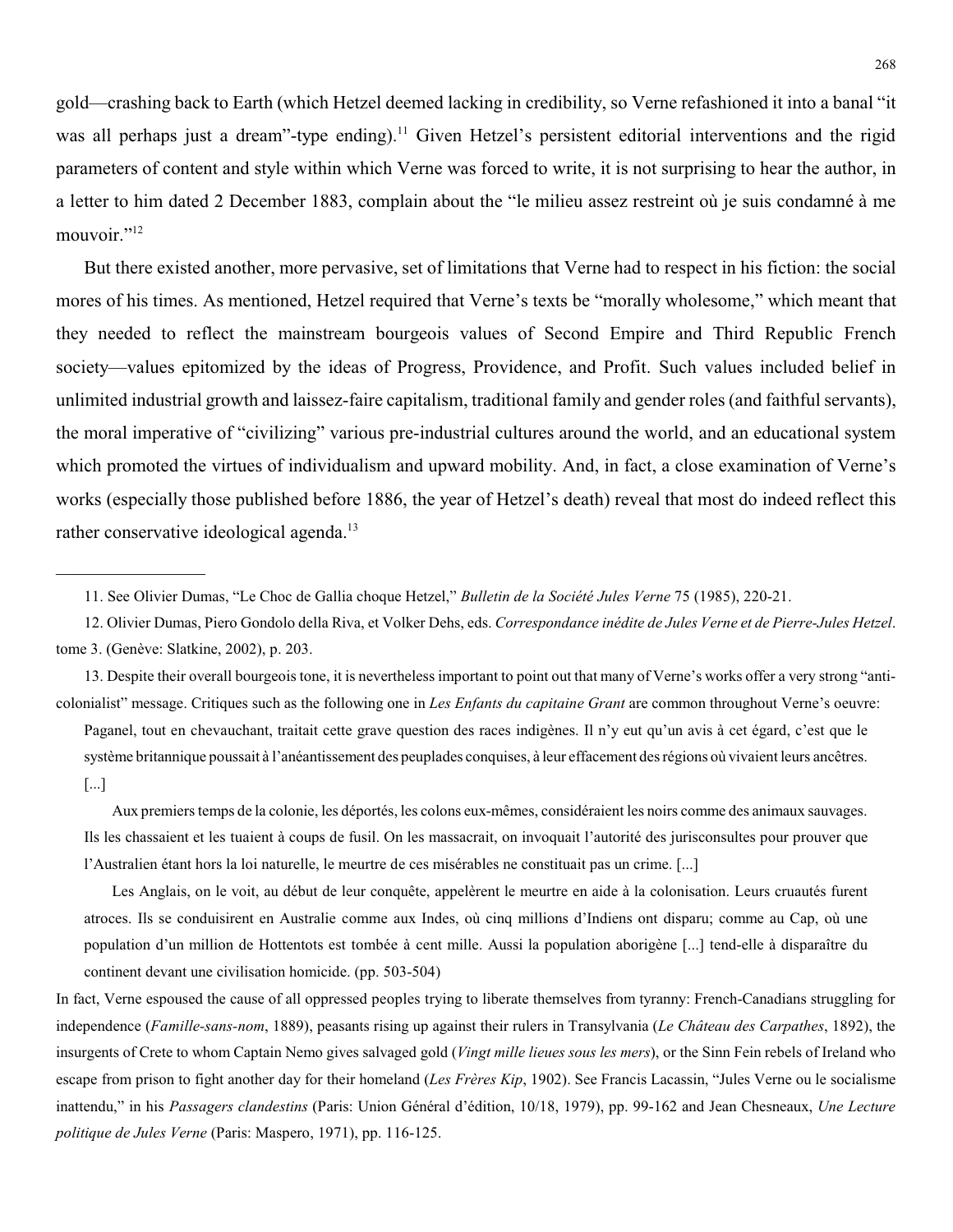For example, despite their valorization of Progress and change, the novels of Verne's *Voyages extraordinaires* never remain open-ended—they invariably take the form of a circle.<sup>14</sup> The Vernian text, like Ulysses, must always return to its original point of departure—geographically, ideologically, and mimetically.Closure is paramount. Lost family members are reunited, heritages are retrieved, wrongs are righted, newly-matured youngsters get married, and intrepid heroes reap the fruits of their labors. Further, at the conclusion of Verne's narratives, whatever constituted their innovative *novum*—e.g., the Nautilus, the Albatross, the Iron Giant, Standard Island, even Lincoln Island—nearly always disappears, and the pre-narrative status quo is reestablished. Darko Suvin once commented that most of Verne's novels "can be compared to a pool after a stone has been thrown into it: there is a ripple of excitement on the surface, the waves go to the periphery and back to their point of origin, and everything settles down as it was."<sup>14</sup> And Roland Barthes once perceptively described Verne's oeuvre as "une exploration de la clôture."<sup>16</sup>

Another ideological "limit" is Verne's (or, no doubt, Hetzel's) rigid sense of decorum. Any overt human sexuality is banned from the pages of these novels, along with any vulgarity or references which might be of questionable good taste.<sup>17</sup> Even excessive displays of emotion are avoided—the typical Vernian hero is always in *control*. The leader of Verne's *Voyages et aventures du capitaine Hatteras* is repeatedly described not only as "maître après Dieu" aboard his ship but also master of himself: "Si Hatteras ne laissait pas percer ses inquiétudes au-dehors, au-dedans il les ressentait avec une extrême violence" (p. 113). Phileas Fogg of *Le Tour du monde en 80 jours* (1873) seems so stiff-upper-lipped and emotionless that his servant Passepartout says of him "[J]'ai connu chez Mme Tussaud des bonshommes aussi vivants que mon nouveau maître!" (p. 9). Cyrus Smith of *L'Île mystérieuse* (1875) is portrayed as pragmatic, down-to-earth, and always "maître de lui, quelles que fussent les circonstances" (p. 14). As for Nadia, the sister of *Michael Strogoff* (1876), "[p]as un cri ne lui échappa" during the cruel blinding of her brother as she "eut la force de rester immobile et muette" (p. 346). And when Dolly Branican of *Mistress Branican* (1891) witnessed her husband's departure, "[b]ien que cette séparation lui causât un profond chagrin, elle n'en voulait rien laisser voir, contenant les battements de son coeur" (p. 10).

<sup>14.</sup> See Michel Serres, *Jouvences sur Jules Verne* (Paris: Editions de Minuit, 1974), pp. 81-99) and Marc Angenot, "Jules Verne: The Last Happy Utopianist" in *Science Fiction: A Critical Guide*, ed. Patrick Parrinder (New York: Longmann, 1979), pp. 18-32.

<sup>15.</sup> Suvin, Darko. *Metamorphoses of Science Fiction: On the Poetics and History of a Literary Genre* (New Haven: Yale UP, 1979), pp. 151-52.

<sup>16.</sup> Barthes, Roland. "Nautilus et Bateau Ivre," in his *Mythologies* (Paris: Seuil, 1957), p. 80.

<sup>17.</sup> Although Verne does sometimes manage to sneak past Hetzel's vigilance an occasional gallicism or sexual innuendo—e.g., Frantz and Suzels "fishing" expeditions along the Vaar in *Une Fantaisie du Docteur Ox* (1874) or the stormy "climax" of the rescue scene in Fingal's Cave in *Le Rayon vert* (1882).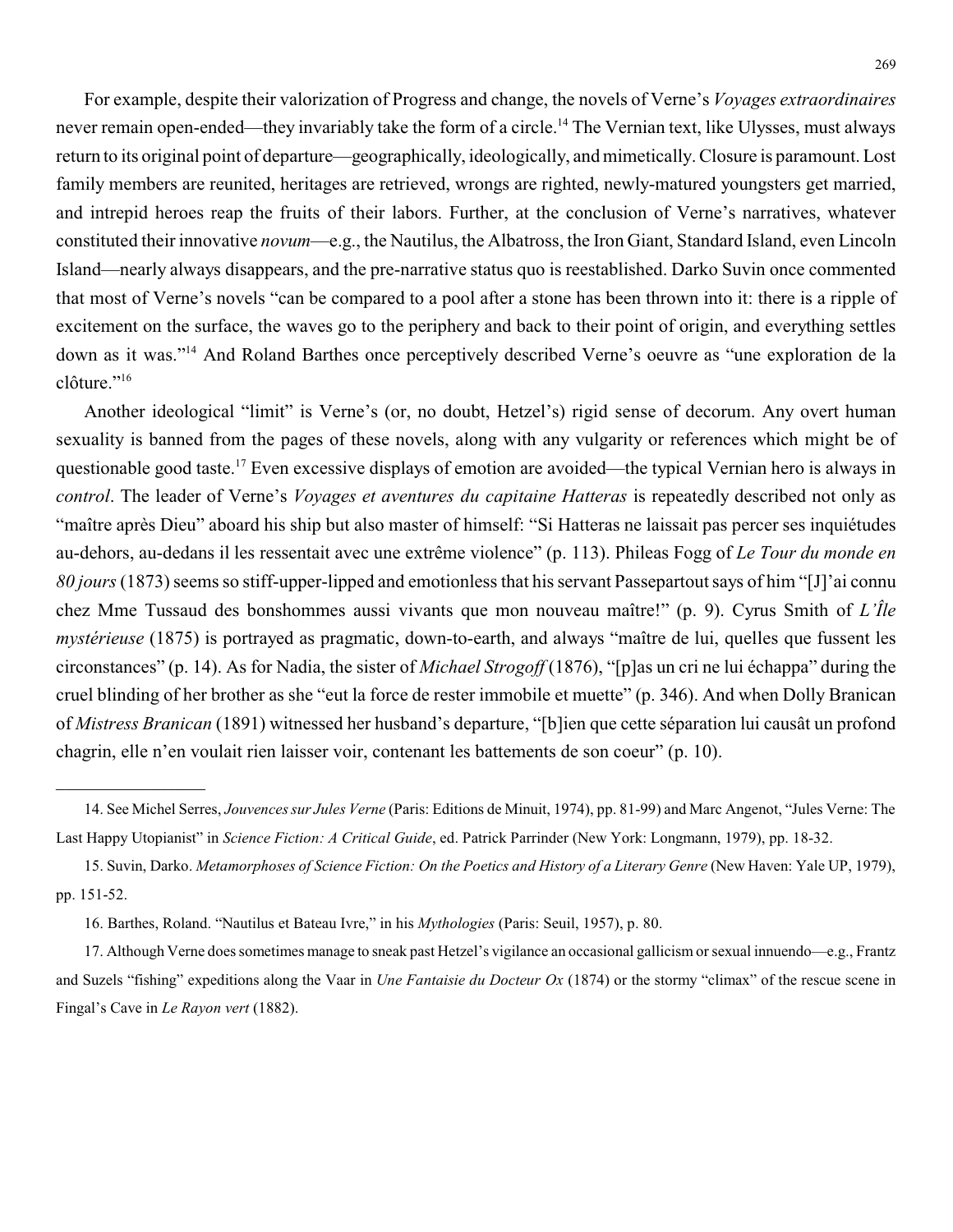As for religious boundaries—those geographical, technological, or epistemological limits beyond which Providence forbids humans to venture—an examination of those Vernian novels published under Hetzel's tutelage versus those published after Hetzel's death reveals a rather curious fact. Despite Verne's continual references to God, the former works often appear to be *less*religiously restrictive in some ways than the latter works. In the earlier texts, especially during moments of discouragement, Verne's explorers repeatedly wonder if they are infringing on the perogatives of the Almighty. But their fears are generally shown to be unfounded, and they then go on to complete their quest. Consider, for example, Samuel Fergusson of *Cinq semaines en ballon* who, when stranded in the Sahara Desert without water, begins to have second thoughts about the wisdom of his pan-African balloon expedition:

La responsabilité qui pesait sur lui l'affectait beaucoup, bien qu'il n'en laissât rien paraître. [...] Avait-il bien agi? N'était-ce pas tenter le voies défendues? N'essayait-il pas dans ce voyage de franchir les limites de l'impossible? Dieu n'avait-il pas réservé à des siècles plus reculés la connaissance de ce continent ingrat? (p. 207).

Of course, he and his intrepid companions ultimately survive this ordeal—courtesyof a *deus ex machina* windstorm that subsequently sweeps them across the desert and drops them near an water-filled oasis. Appropriately grateful, "les trois voyageurs remercièrent du fond du coeur la Providence qui les avait si miraculeusement sauvés" (p. 232). Fergusson's brief moment of doubt served to build suspense, to underscore the mythic magnitude of their quest, and to add a measure of religious humility (un-hubris) to the hero's character. And, almost on cue, God stepped in to rescue their expedition.

Such is the pattern in most of Verne's pre-1886 novels: Providence, far from jealously guarding its secrets, almost always comes to the aid of the Vernian explorer during moments of crisis, allowing them to continue their explorations. As Captain Hatteras explains to Dr. Clawbonny: "il y a une logique à tout ici-bas, et rien se s'y est fait sans des motifs que Dieu permet quelquefois aux savants de découvrir; ainsi, docteur, usez de la permission" (p.106). And, a bit later in the novel, Dr. Clawbonny reassures the members of the crew, saying: "Laissons faire la Providence, mes amis; jouons de notre mieux notre rôle, et puisque le dénouement appartient à l'auteur de toutes choses, ayons confiance dans son talent; il saura bien nous tirer d'affaire" (p. 327). This implicit optimism and trust in Providence, however, does not exempt the heroes from doing all that is humanly possible to attain their goals. In fact, the axiom of "God helps those who help themselves" seems a omnipresent moral complement to religious faith. As Paganel replied to Lady Helena when she shouted "Mes amis, Dieu vous aide!" as they departed on their journey: "Et il nous aidera, madame [...] car je vous prie de le croire, nous nous aiderons nous-mêmes!" (p. 100). But the message is nevertheless clear: the Almighty favours Science.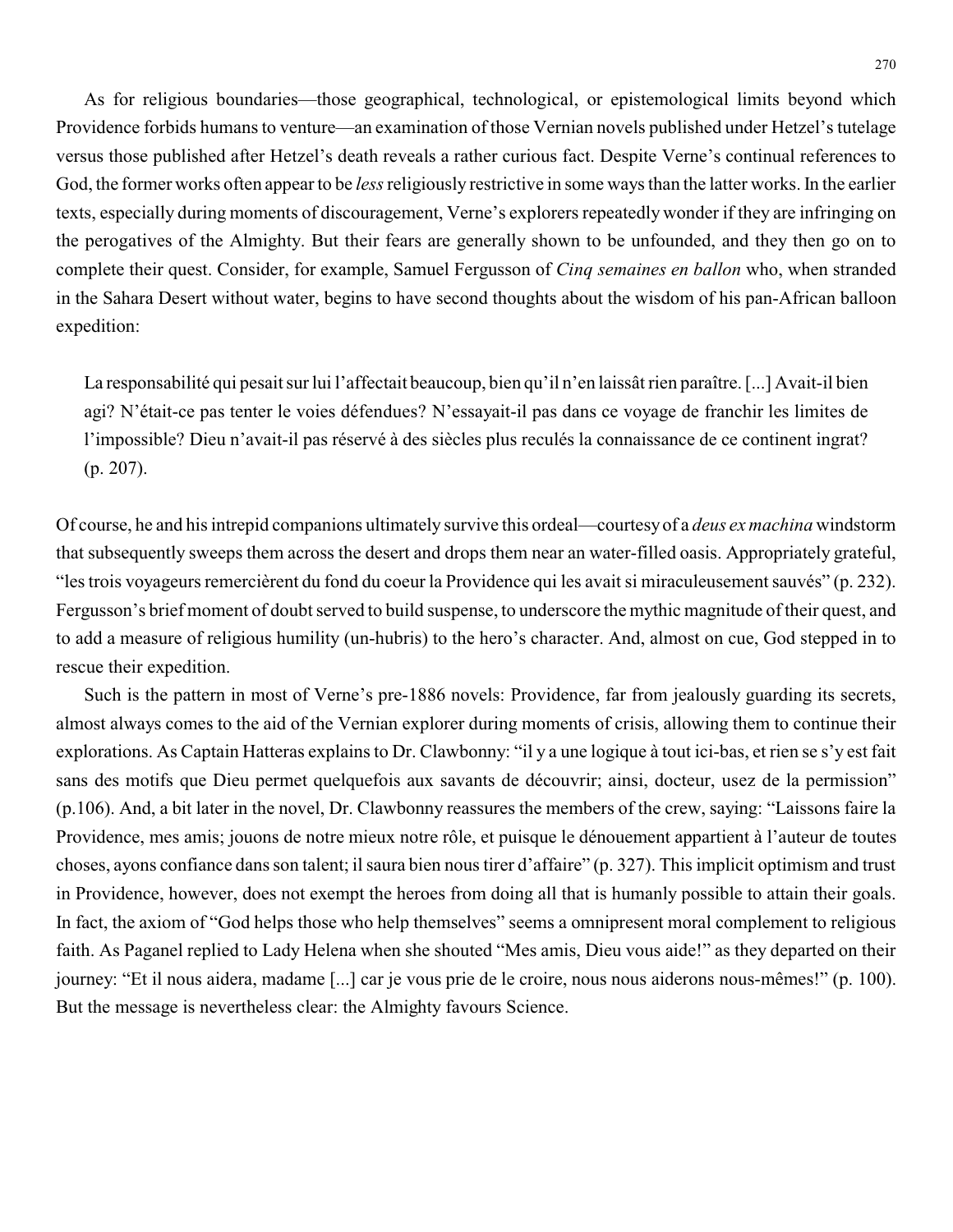Very different is the role of Providence in most of Verne's post-1886 novels. Here, a seemingly vengeful God repeatedly strikes down hubris-filled scientists who have "crossed the line." Examples might include the accidental (and fortuitous, for France-Ville) chemical spill that instantly freezes the evil Herr Schultze at the end of Verne's 1879 *Les 500 millions de la Begum* (p. 228), or the fate of Robur and his polymorphic flying machine both of whom are blasted by a celestial lightning bolt in the denouement of his 1904 *Maître du monde* (p.197-198), or the zartog Sofr-Ai-Sr's discovery of the planetary cataclysms that repeatedly wipe out human civilization just before "sa victoire définitive sur la nature" (p. 234) in the posthumous short story "L'éternel Adam" in *Hier et demain* (1910). In this regard, the conclusions to two Verne novels, his 1889 *Sans dessus dessous* and his 1895 *L'Île à hélice*, are unusually explicit:

Il semble ainsi que les habitants du globe peuvent dormir en paix. Modifier les conditions dans lesquelles se meut la Terre, cela est au-dessus des efforts permis à l'humanité; il n'appartient pas aux hommes de rien changer à l'ordre établi par le Créateur dans le système de l'Univers. (p. 178)

Et pourtant, on ne saurait trop le répéter, créer une île artificielle, une île qui se déplace à la surface des mers, n'est-ce pas dépasser les limites assignées au génie humain, et n'est-il pas défendu à l'homme, qui ne dispose ni des vents ni des flots, d'usurper si témérairement sur le Créateur? (p. 317)

Finally, what narratological limits did Verne encounter or set for himself in his own writing? It seems obvious that a fundamental limit—and one which defines him as the first important author of *hard* SF in Western literature—was his uncompromising demand for scientific versimilitude. Despite Verne's "sci-fi" reputation in some quarters (in America, especially), he was actually quite modest in his extrapolations and insisted that his narratives always remain grounded in *real* science. There are no warp drives, bug-eyed aliens, ray guns, or star cruisers in Verne's fiction; one finds neither magic nor supernatural fantasy therein. Semiotically, Verne's narratives do not proliferate "absent paradigms,"<sup>17</sup> and they produce no "estrangement effects" that are not immediately rationalized and recuperated.<sup>19</sup> As I have argued elsewhere, Verne was less a writer of "science fiction" (in the sense that the term is understood today) than he was a writer of "scientific fiction."<sup>20</sup>

<sup>18.</sup> See Marc Angenot, "The Absent Paradigm: An Introduction to the Semiotics of Science Fiction." *Science-Fiction Studies* 6.1 (March 1979), 9-19.

<sup>19.</sup> For example, the role of science in Verne's narratives is very different from most science fiction. The latter uses science or pseudo-science for purely *fictional* purposes, most often to act as a catalyst for plot progression and special effects. In contrast, the science in Verne's texts serves (as per Hetzel's mandate) *didactic* purposes, most often as the means whereby the estranging novums in Verne's plots are explained and "de-alienated" for the reader.

<sup>20.</sup> See Arthur B. Evans, "Science Fiction vs. Scientific Fiction in France: From Jules Verne to J.-H. Rosny Aîné." *Science-Fiction Studies* 15.1 (March 1988), 1-11.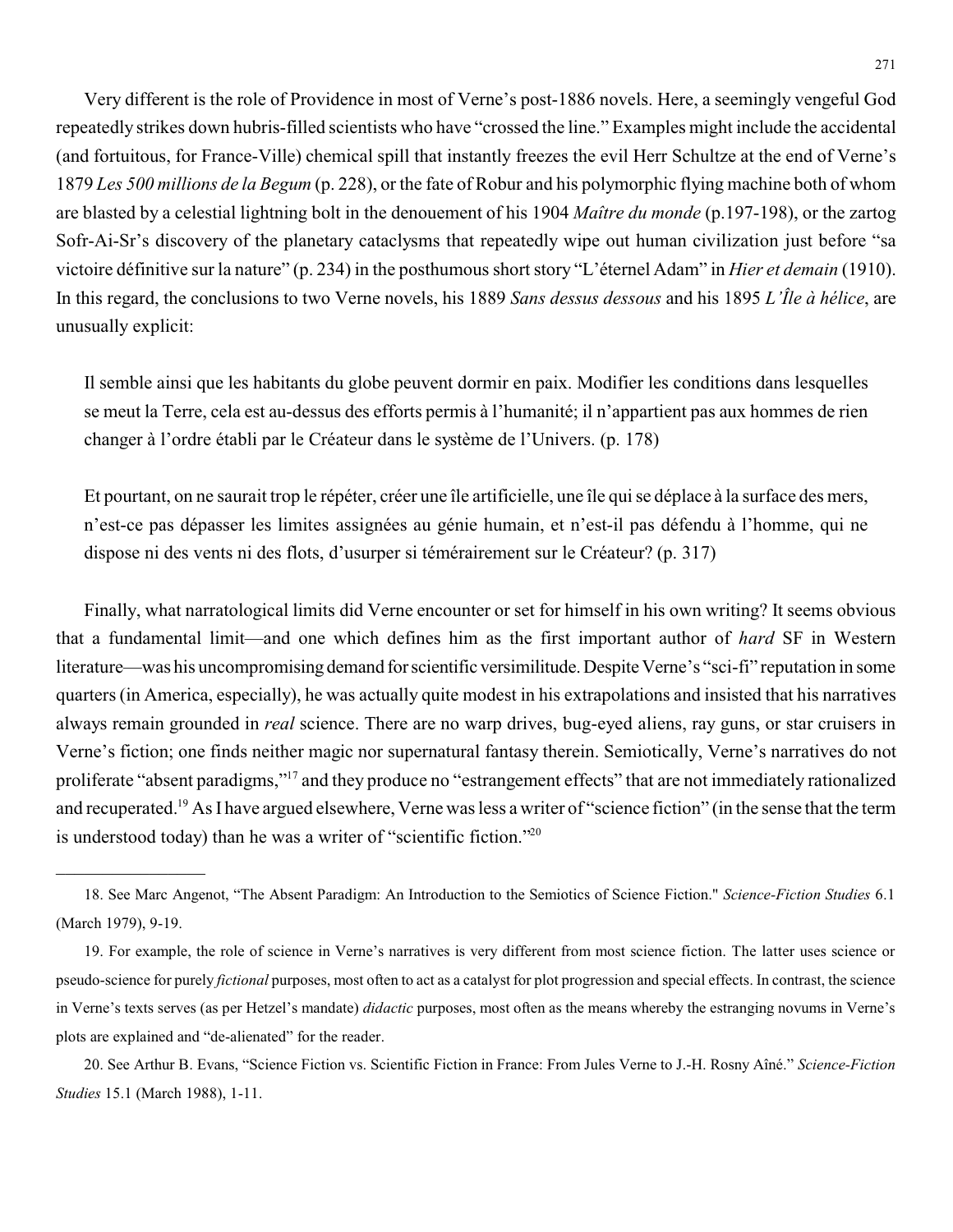And Verne was very conscious—and proud—of this fact. In two interviews toward the end of his life, he was asked to compare his own work with that of a young rival named H.G. Wells whose "*scientific romances*" (as he called them) entitled *The Time Machine* (1895), *The War of the Worlds* (1898), and *The First Men in the Moon* (1901) were enjoying a huge success at the time. In his two answers to this question—the second one being rather more diplomatic that the first—Verne stressed that the single greatest difference between himself and Wells was how they each used science in their novels:

"I do not see the possibility of comparison between his work and mine. We do not proceed in the same manner. It occurs to me that his stories do not repose on very scientific bases. No, there is no *rapport* between his work and mine. Imake use of physics. He invents. I go to the moon in a cannon-ball, discharged from a cannon. There is no invention. He goes to Mars [sic] in an airship, which he constructs of a metal which does away with the law of gravitation. *Ça c'est très joli,*" cried Monsieur Verne in an animated way, "but show me this metal. Let him produce it."<sup>21</sup>

"Some of my friends have suggested to me that his work is on somewhat similar lines to my own, but here, I think, they err. I consider him, as a purely imaginative writer, to be deserving of very high praise, but our methods are entirely different. I have always made a point in my romances of basing my so-called inventions upon a groundwork of actual fact, and of using in their construction methods and materials which are not entirely without the pale of contemporary engineering skill and knowledge. [...]

"The creations of Mr. Wells, on the other hand, belong unreservedly to an age and degree of scientific knowledge far removed from the present, though Iwill not say entirely beyond the limits of the possible. Not only does he evolve his constructions entirely from the realm of the imagination, but he also evolves the materials of which he builds them. See, for example, his story 'The First Men in the Moon.' You will remember that here he introduces an entirelynew anti-gravitational substance, to whose mode of preparation or actual chemical composition we are not given the slightest clue, nor does a reference to our present scientific knowledge enable us for a moment to predict a method by which such a result might be achieved. [...]

"Mind," continued M. Verne, "in saying this, I am casting no disparagement on Mr. Wells' methods; on the contrary, I have the highest respect for his imaginative genius. I am merely contrasting our two styles and pointing out the fundamental difference which exists between them."<sup>22</sup>

<sup>21.</sup> Robert H. Sherard, "Jules Verne Revisited." *T.P.'s Weekly* (1903), 589.

<sup>22.</sup> Jones, Gordon. "Jules Verne at Home." *Temple Bar* 129 (1904), 664-670.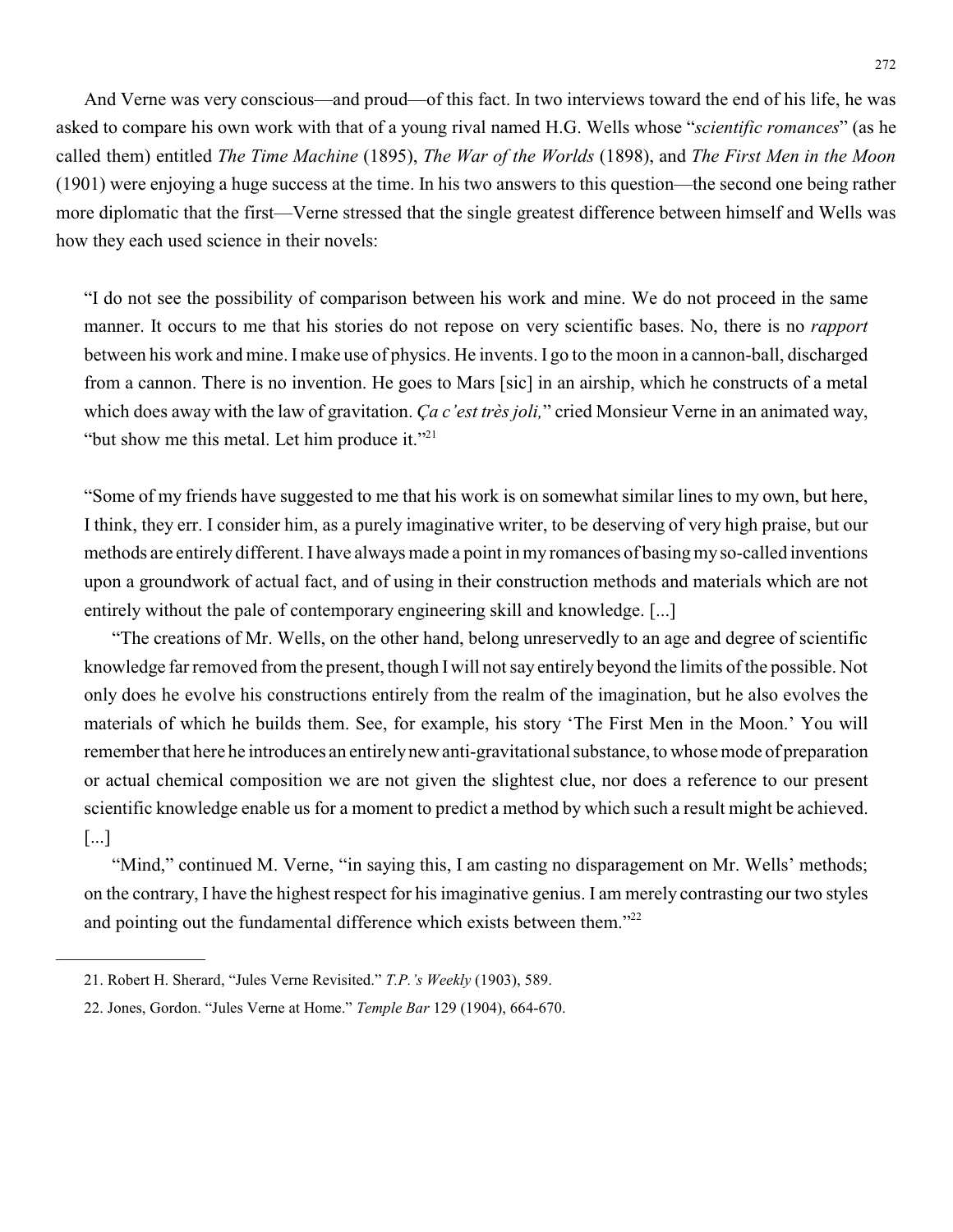Another narratological boundary discernible in Verne's novels takes the form of what might be called the "limits of the expressible"—where the Vernian narrator, in a moment of unusual candor, freely admits that it is impossible to adequately describe what s/he is seeing or feeling. Such meta-narrational moments occur frequently in Verne's prose. And it is interesting to see what kinds of plot situations trigger such discursive short-circuits. Most often, they include encounters with awe-inspiring beauty or natural wonders such as the MilkyWay in *Autour de la Lune* ("Les observateurs ne pouvaient détacher leurs regards de ce spectacle si nouveau, dont aucune description ne saurait donner l'idée" [p. 57]), or a majestic undersea forest in *Vingt mille lieues sous les mers*("Quel spectacle! Comment le rendre?" [p. 416]), or a huge Sphinx-shaped mountain at the South Pole in *Le Sphinx des glaces* ("Je ne saurais peindre l'effet qu'il produisait, isolé à la surface de cette immense plaine. Il y a de ces impressions que ni la plume ni la parole ne peuvent rendre..." [p. 484]). Other scenes producing narrator speechlessness include moments of strong emotional pathos such as when long-departed family members are finally reunited at the conclusion of novels like *Voyage au centre de la Terre* ("Quelle fut la stupéfaction de Marthe, quelle fut la joie de Graüben, je renonce à le décrire" [p. 369]) or *Les Enfants du capitaine Grant* ("Comment peindre cette scène? Les mots n'y suffiraient pas. Tout l'équipage pleurait en voyant ces trois êtres confondus dans une muette étreinte" [p. 852]). Episodes of high emotional intensity often produce this effect, especially those involving terror, anxiety, or pain—as in Mrs. Aouda's worrying about the fate of Phileas Fogg among hostile Sioux Indians ("Ce qu'elle souffrit pendant ces longues heures ne saurait s'exprimer" [p. 278]) or the physical and psychological anguish of those aboard the illfated ship *Le Chancellor*("Non, je ne puis peindre ce que je ressens! Les mots manquent quand il s'agit d'exprimer des douleurs surhumaines!" [p. 216]). In all such extreme circumstances, the narration suddenly becomes painfully aware of its own inefficacy, and words fail.

At times, the reader can even sense a certain authorial self-consciousness in those passages where Verne's narrators struggle to find the right words. Consider, for example, Professor Aronnax's difficulties in writing his journal entry about the battle between the Nautilus and the giant squid:

Cette terrible scène du 20 avril, aucun de nous ne pourra jamais l'oublier. Je l'ai écrite sous l'impression d'une émotion violente. Depuis, j'en ai revu le récit. Je l'ai lu à Conseil et au Canadien. Ils l'ont trouvé exact comme fait, mais insuffisant comme effet. Pour peindre de pareils tableaux, il faudrait la plume du plus illustre de nos poètes, l'auteur des *Travailleurs de la Mer*. (p. 564)

Invoking the poetic powers of legendary *littérateur* Victor Hugo, Aronnax's attempts to find *le mot juste* reflect those of Verne, his creator, in depicting this memorable scene. And they also invite us to imagine Verne asking others (perhaps Hetzel?) to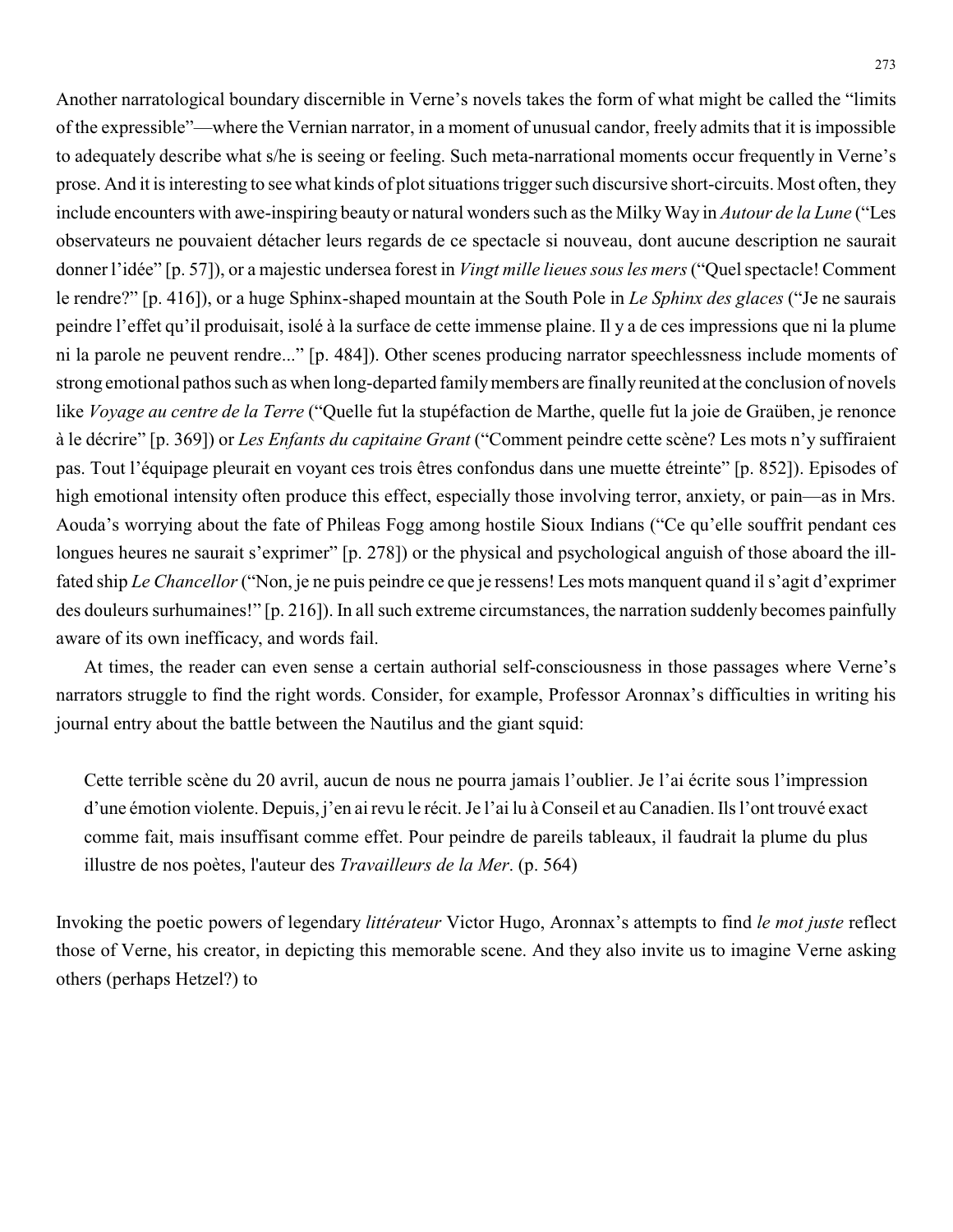read his rough-draft account of this episiode before completing the final proofs of the manuscript.<sup>23</sup>

Incidentally, Verne's use of the phrase "Pour peindre de pareils tableaux, il faudrait la plume..." in the above passage may seem like a wholly predicatable—if slightly mixed— metaphor, but in truth it is much more. Throughout his *Voyages extraordinaires*, Verne repeatedlysuggests that the plastic arts far surpass the written word in their ability to express the sublime: $24$ 

Je ne puis, au courant de la plume, donner une idée de cette merveille. Lorsque j'aurais enfilé les mots mosaïques, frontons, tympans, bas-reliefs, niches, émaux, encorbellement, dans le chapelet d'une phrase, le tableau serait toujours incomplet. Ce sont des coups de pinceau qu'il faudrait, non des coups de plume. (*Claudius Bombarnac*, p. 117)

Et maintenant, comment pourrais-je retracer les impressions que m'a laissées cette promenade sousles eaux? Les mots sont impuissants à raconter de telles merveilles! Quand le pinceau lui-même est inhabile à rendre les effets particuliers à l'élément liquide, comment la plume saurait-elle le reproduire? (*Vingt mille lieues sous les mers*, p. 170)

It is also important to note that this "visionary" dimension in Verne's novels was significantly enhanced by their many splendid maps and illustrations—over *four thousand* in all, an average of more than *sixty* per novel, one for every six to eight pages of text in Hetzel's famous red and gold in-octavo editions.<sup>24</sup> These graphics served as a powerful complimentary signifying system within Verne's narratives, "painting" such moments of sublime for the reader even as his awe-struck heroes struggled with the limits of their own expressivity. One critic has described the maps and illustrations in Verne's *Voyages extraordinaires* as "among the most accomplished and evocative reflections on the relations of the alphabetic text to its graphic counterparts in modern fiction."<sup>25</sup> Combined with Hetzel's ornate covers, such graphics helped to transform Verne's novels from mere books into valuable *objets d'art* for generations of collectors

Thus, the mythic richness and enduring popularity of Jules Verne's *Voyages extraordinaires* derive in large part from their portrayal of an exploration of limits

23. See William Butcher, "Hidden Treasures: The Manuscripts of *Twenty Thousand Leagues*." *Science Fiction Studies* 32.1 (March 2005), 43-60.

 $\mathcal{L}_\text{max}$  , where  $\mathcal{L}_\text{max}$ 

24. For Verne, as for the Romantics, the sublime represented a transcendental "beyond" (as the word itselfsuggests: *sub+limen*, beyond the threshold) which cannot be fully grasped, measured, or even represented. From Edmund Burke and Emmanuel Kant to Jean-François Lyotard, the notion of the sublime has continually preoccupied Western philosophers and artists. For a short online history of the sublime (including a quite good critical bibliography), see <http://www.findarticles.com/p/articles/mi\_m2342/is\_4\_36/ai\_98167921/pg\_1>.

25. See Arthur B. Evans, "The Illustrators ofJules Verne's *Voyages Extraordinaires.*" *Science-Fiction Studies* 25.2 (1998), 241-270. 26. Terry Harpold, "Verne's Cartographies." *Science Fiction Studies* 32.1 (March 2005), 18-44.